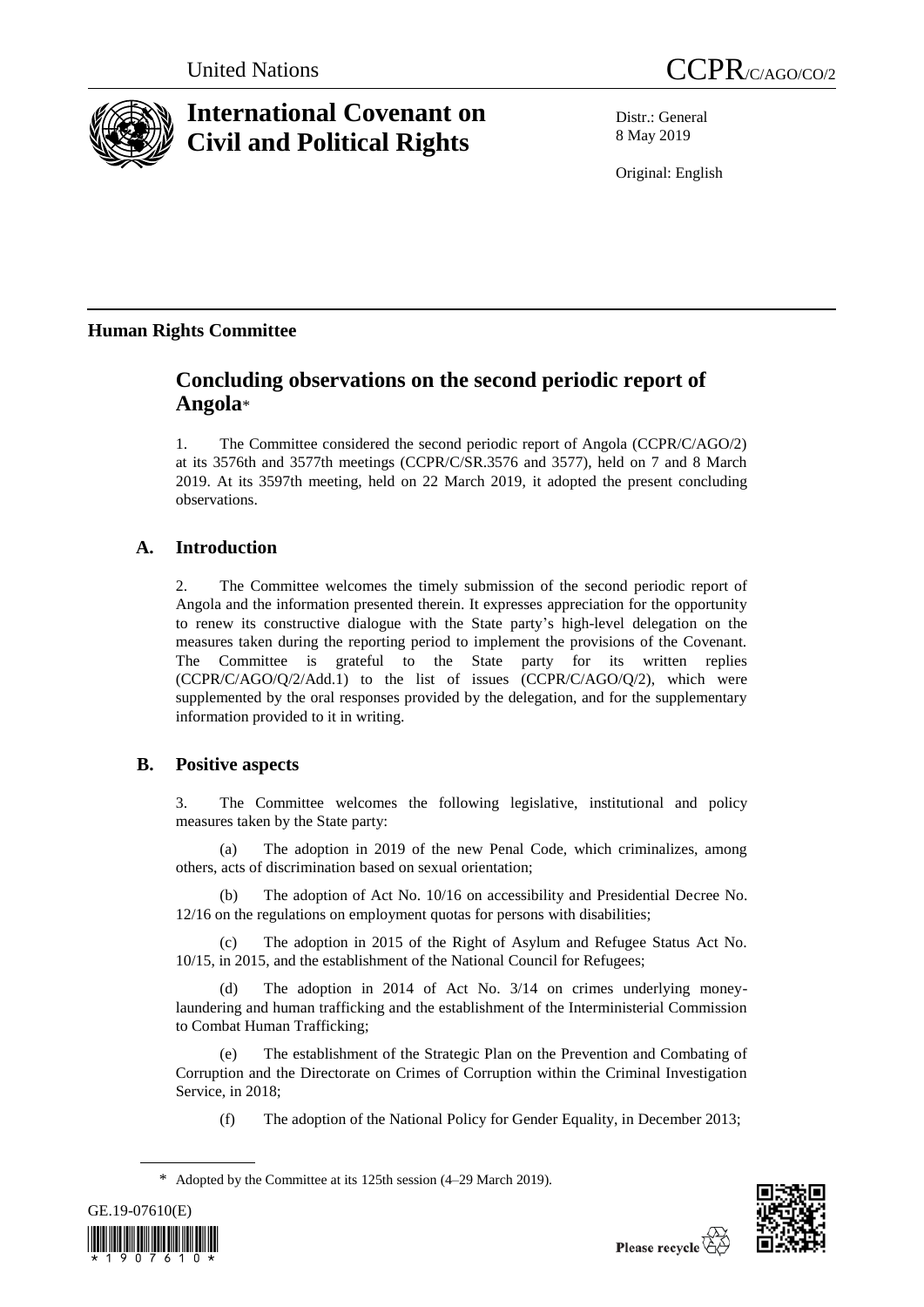(g) The adoption of the Executive Plan to Combat Domestic Violence, in May 2013, and the establishment of a multisectoral council for its adoption.

4. The Committee also welcomes the accession by the State party to the Convention on the Rights of Persons with Disabilities and its Optional Protocol, on 19 May 2014.

### **C. Principal matters of concern and recommendations**

### **Implementation of the Covenant in the domestic legal system and in the territory of the State party**

5. The Committee welcomes the fact that the Covenant has been invoked before, or applied by, national courts, as illustrated in the cases cited by the delegation, as well as the measures taken to raise awareness of the Covenant and its first Optional Protocol among the judiciary and law enforcement officers. However, it remains concerned that a number of provisions of statutory and customary law remain incompatible with the provisions of the Covenant and that there are persistent discrepancies between different sources of law applicable in the State party, including those relating to minimum age for marriage and to polygamy (art. 2).

#### 6. **The State party should:**

(a) **Continue its efforts to raise awareness of the Covenant among judges, prosecutors, lawyers and traditional authorities in order to ensure that the provisions of the Covenant continue to be invoked before, and properly applied by, the national courts and other law-applying bodies;**

Expedite the review of provisions of statutory and customary law that **are inconsistent with the Covenant and take all possible steps to bring them into compliance with it.**

### **Views under the Optional Protocol**

7. The Committee remains concerned at the lack of information on the implementation of the Views it had adopted and the absence of effective mechanisms and procedures that would enable the authors to seek the full and effective implementation of the Views in law and in practice (art. 2).

8. **The State party should implement the Views of the Committee without delay by providing the effective remedies indicated therein. It should also take all necessary measures to institute appropriate procedures for giving full effect to the Committee's Views in order to ensure that persons whose rights under the Covenant are violated have an effective remedy, in compliance with article 2 (3).**

#### **National human rights institution**

9. While noting that the State party has indicated that the process to revise the Ombudsman Law is under way, the Committee is concerned about the limited mandate of and inadequate financial resources currently allocated to the Office of the Ombudsman, and the insufficient geographic coverage of its operations. The Committee is further concerned that the institution's work has little visibility and that there is little awareness of its existence among the general public (art. 2).

10. **The State party should expedite the adoption of the legal framework required for the Office of the Ombudsman to effectively comply with the principles relating to the status of national institutions for the promotion and protection of human rights (the Paris Principles), ensuring that due attention is given to civil and political rights in its mandate and that the Office of the Ombudsman is given the necessary human, technical and financial resources to fulfil its mandate throughout the country. It should also take all possible steps to enhance the visibility of the institution's mandate and activities among the general public.**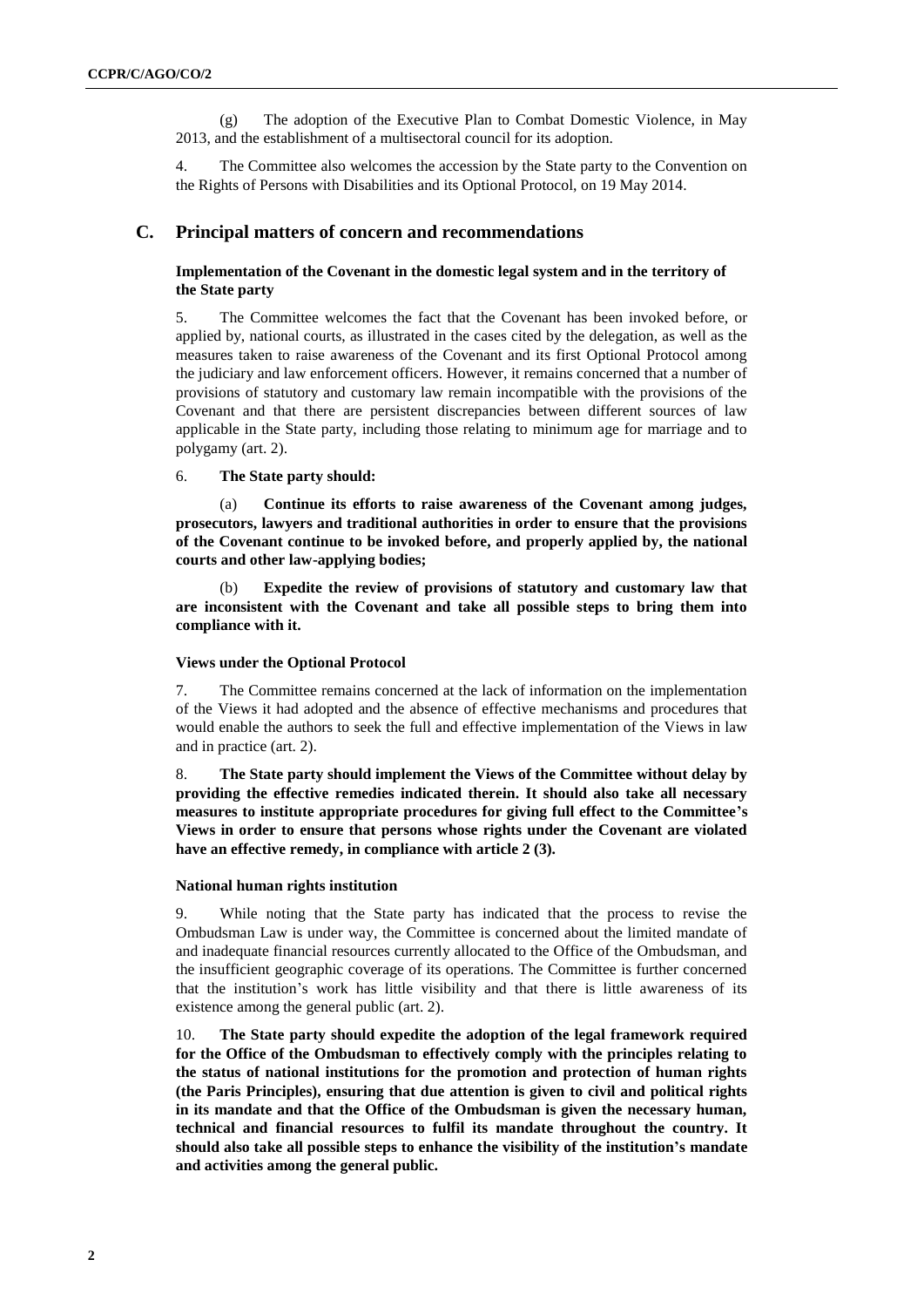#### **Combating corruption**

11. The Committee notes the various anti-corruption measures taken by the State party, including the introduction of specific provisions in the 2019 Penal Code to criminalize acts of corruption and embezzlement and the numerous investigations initiated by the Attorney General's office. However, it is concerned by reports that corruption in the State party remains widespread, particularly in the public sector, that there are flows of illicit funds in the State party for money laundering purposes, that preventive measures and protection of whistle-blowers are insufficient and that the number of prosecutions and convictions for acts of corruption is still low (arts. 2, 14 and 25).

#### 12. **The State party should:**

(a) **Strengthen its efforts to combat corruption and illicit financial flows, review the legal framework with a view to making it more comprehensive and protective of whistle-blowers and reinforce good governance practices by monitoring the implementation of the anti-corruption strategy that was adopted;** 

(b) **Strengthen the capacity of the prosecution service and law enforcement agencies to combat corruption, including through continuing training and providing them with adequate resources;** 

Ensure, through effective implementation of relevant provisions of the **Penal Code, that all acts of corruption are investigated in an independent and impartial manner and that those responsible, including officials at the highest level of government in the State party and other notable figures, are brought to justice and adequately punished, if convicted;**

(d) **Carry out further awareness-raising campaigns on the economic and social costs of corruption directed at politicians, government officials, the business sector and the population in general.**

#### **Combating discrimination**

13. The Committee welcomes the criminalization of acts of discrimination based on sexual orientation, including in employment. It also notes the measures taken to eliminate discrimination against persons with disabilities. However, the Committee reiterates its concern that the State party has not yet adopted a general law on equality and nondiscrimination (see CCPR/C/AGO/CO/1, para. 8). It is also concerned at reports that individuals belonging to certain groups face stigmatization and de facto discrimination, in particular indigenous peoples, foreign nationals, persons living with HIV/AIDS, persons with disabilities, persons with albinism and lesbian, gay, bisexual and transgender persons. Furthermore, it regrets the lack of information on the number of complaints of cases of discrimination and their outcomes (arts. 2 and 26).

14. **The State party should take necessary measures to:** 

(a) **Enact comprehensive legislation providing full and effective protection against discrimination in all spheres and containing a comprehensive list of prohibited grounds of discrimination;**

(b) **Effectively protect indigenous peoples, foreign nationals, persons living with HIV/AIDS, persons with disabilities, persons with albinism and lesbian, gay, bisexual and transgender persons and safeguard their fundamental rights, while ensuring that all cases of discrimination are duly addressed;**

(c) **Carry out broad education and awareness-raising campaigns that promote equality, tolerance and respect for diversity;**

(d) **Ratify the International Convention on the Elimination of All Forms of Racial Discrimination.**

#### **Equality between men and women**

15. The Committee welcomes the adoption, in 2013, of the National Policy for Gender Equality. However, it is concerned about the persistence of traditional stereotypes regarding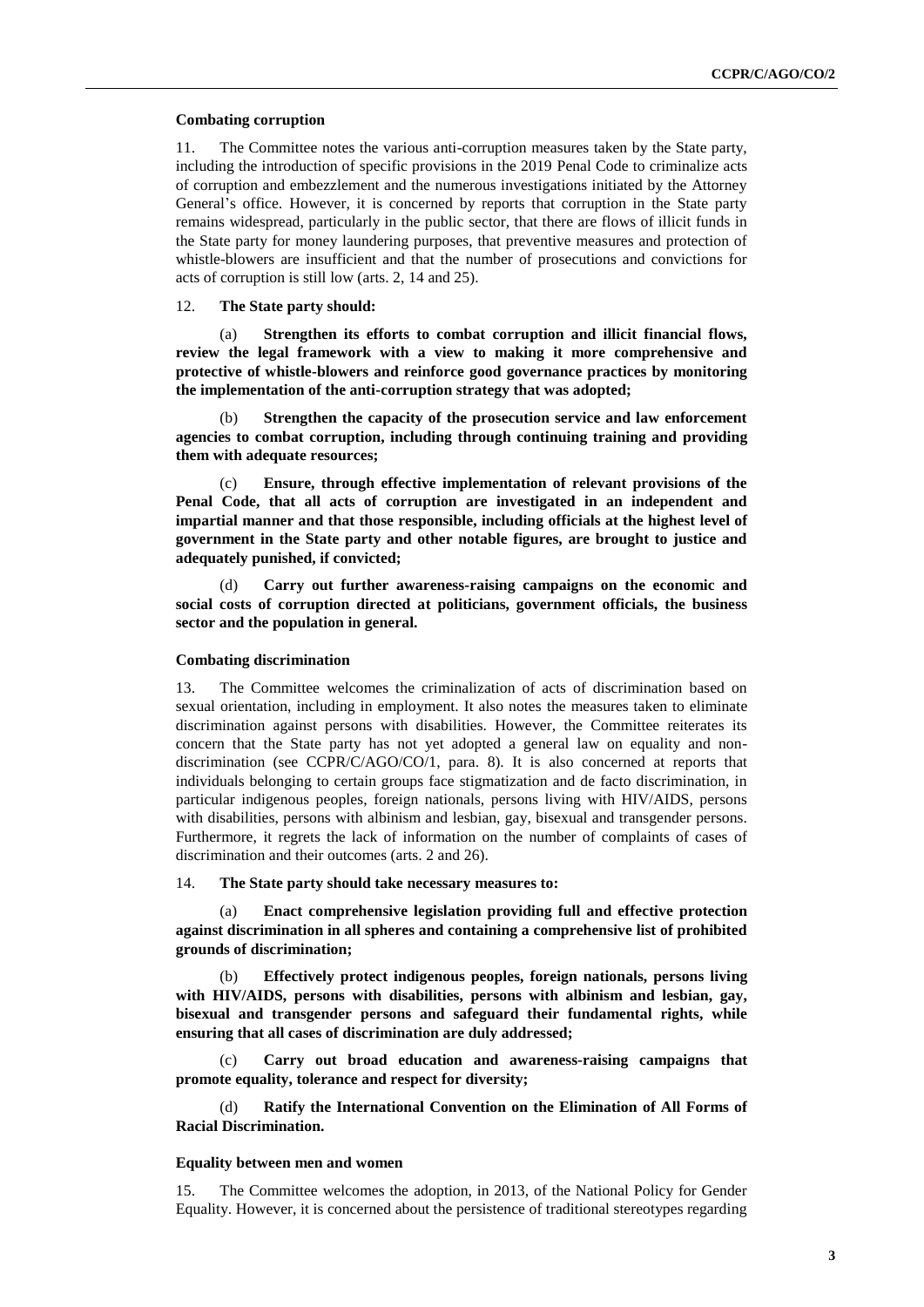the roles of women and men in the family and in society, which have an adverse impact on women's enjoyment of their civil and political rights, as well as on their presence and influence in the public and political domains. The Committee notes that the Political Parties Act provides for a minimum of 30 per cent representation of women on the lists of political parties taking part in general elections. However, it remains concerned at women's low representation in decision-making positions, including among provincial governors and at the parliament (arts. 3, 25 and 26).

16. **The State party should:**

(a) **Review the implementation of article 20 (m) of the Political Parties Act No. 22/10 of 3 December 2010, which provides for a minimum of 30 per cent representation of women on the lists of political parties, with a view to increasing the effectiveness of this temporary special measure or supplementing it with other effective measures;**

(b) **Strengthen education and awareness-raising initiatives to eliminate gender biases and stereotypes regarding the roles and responsibilities of men and women in the family and in society.**

#### **Violence against women**

17. The Committee welcomes the State party's efforts to prevent and end violence against women, but remains concerned at:

(a) The failure to prohibit all forms of gender-based violence against women and girls in both the public and private spheres;

The underreporting of gender-based violence against women and girls owing to stigmatization of victims, fear of reprisals, legal illiteracy and lack of trust in law enforcement authorities;

(c) The inadequate assistance and remedies available to women seeking to escape domestic violence, and the insufficient number of shelters (arts. 3, 7, 17, 23 and 26).

18. **The State party should:** 

(a) **Adopt a comprehensive law, in consultation with civil society, to prevent, combat and punish all forms of violence against women and girls both in the public and private spheres;**

(b) **Ensure the effective implementation by domestic courts and law enforcement officials of Act No. 25/11 against domestic violence and extend the Executive Plan to Combat Domestic Violence, initially adopted for the period 2012– 2017;**

(c) **Encourage women and girls who have been victims of violence to report cases to the police, including by raising awareness among victims, health-care professionals and law enforcement officers about the criminal nature of such acts, prosecuting all acts of violence against women and girls and punishing perpetrators with adequate penalties;**

(d) **Allocate sufficient resources for, and expedite the implementation of, plans to expand the network of shelters and specialized units at police stations and hospitals throughout the country, and ensure accessibility to them.**

#### **Practices harmful to women**

19. The Committee welcomes the criminalization of female genital mutilation through the adoption of the new Penal Code, as well as the creation of forums for discussion of gender equality in communities. However, it is concerned at:

Persistent patriarchal norms that discriminate against women, constrain them to reproductive roles and legitimize harmful practices, including forced and early marriage, dowry (*lobolo*), polygamy, levirate, female genital mutilation and the social exclusion of women and girls accused of witchcraft;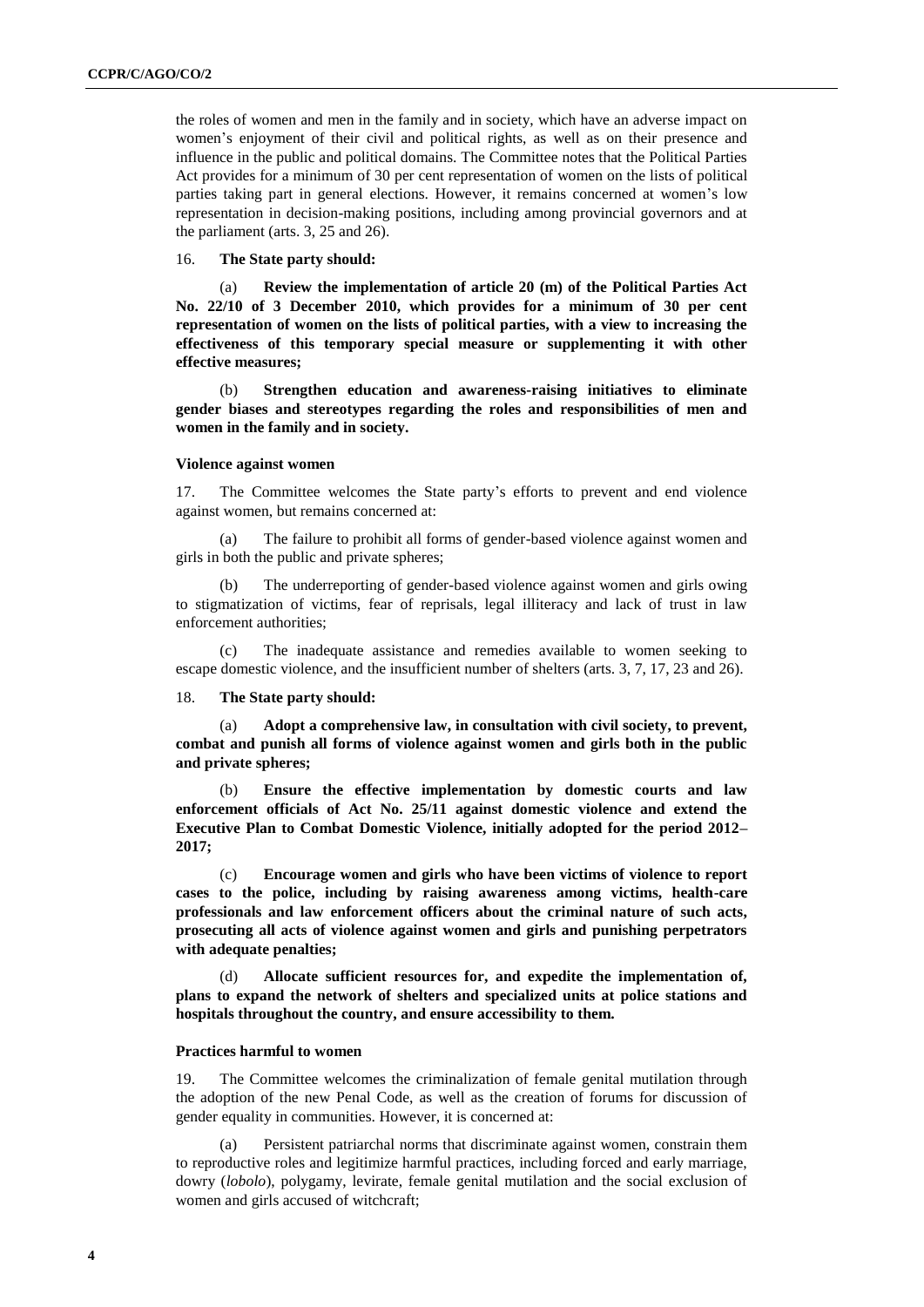(b) The fact that under article 24 of the Family Code, early marriage is legal and permissible on an exceptional basis from the age of 16 for boys and from the age of 15 for girls;

(c) The absence of investigations, prosecutions and sanctions for forced marriages;

(d) The lack of information on early and polygamous marriages, as well as on levirate unions celebrated under customary law.

#### 20. **The State party should:**

(a) **Prohibit and combat all harmful practices, including early and forced marriage, dowry (***lobolo***), polygamy, levirate, the accusation of witchcraft and social exclusion of women and girls accused of witchcraft, and investigate incidents where such practices occurred, with a view to prosecuting and punishing all adult perpetrators;**

(b) **Reinforce public education programmes on the negative impact these practices have on the enjoyment by women and girls of their rights, targeting in particular traditional community and religious leaders and the population in regions where harmful practices are endemic, particularly Malanje;**

(c) **Expedite the revision of the Family Code to ensure that the minimum age of marriage is set at 18 years old for both girls and boys, in accordance with international norms, and that there are no exceptions to the minimum age of marriage, including under customary law;**

(d) **Provide data, in its next periodic report, on early and polygamous marriages, as well as levirate unions celebrated under customary law.**

#### **Voluntary termination of pregnancy and maternal mortality**

21. The Committee is concerned about the criminalization in the newly adopted Penal Code of the voluntary termination of pregnancy in all but a few circumstances, with penalties ranging from two to eight years of imprisonment. It expresses concern at the cumbersome procedures required to access legal abortion, which lead to women seeking unsafe clandestine abortions that put their lives and health at risk. It is concerned about the stigma associated with seeking information about safe abortion services and about the prevalence of unsafe clandestine abortions, which often lead to maternal mortality. It is also concerned about the high rate of adolescent pregnancy in the State party, notably on account of limited access to sexual and reproductive health services, including contraceptives, and to age-appropriate information and education (arts. 3, 6, 7, 17 and 26).

22. **The State party should review its laws so as to ensure that they do not regulate pregnancy or abortion in a manner that runs contrary to its duty to ensure that women and girls do not have to undertake unsafe abortions, and should remove any existing barriers that compel women to resort to clandestine abortions that may endanger their lives and health. It should, in particular:** 

(a) **Ensure that criminal sanctions are not applied against women undergoing abortion or against medical service providers who assist them in doing so;** 

**(b) Ensure effective access to quality prenatal and post-abortion health care for women and girls throughout the territory of the State party;**

**(c) Ensure access for all persons, especially young persons, to quality and evidence-based information and education about sexual and reproductive health and to a wide range of affordable contraceptive methods.**

#### **Death penalty**

23. While appreciating the abolition of the death penalty under domestic law, the Committee notes that the State party signed the Second Optional Protocol to the Covenant in 2013, but has not yet ratified it (art. 6).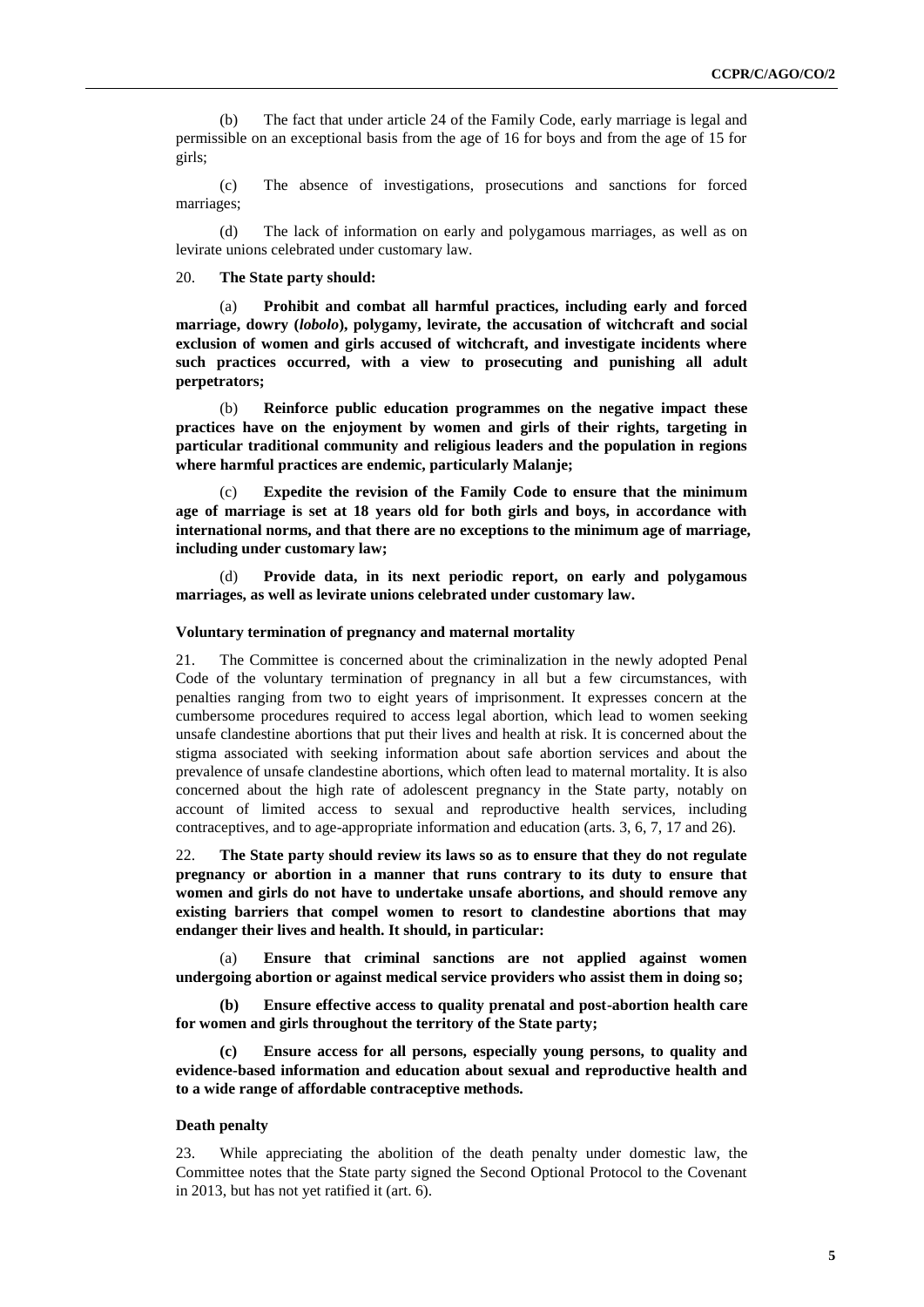24. **The State party should take all necessary measures to expedite the process of ratification of the Second Optional Protocol to the Covenant, aiming at the abolition of the death penalty.**

#### **Excessive use of force and conduct of law enforcement officers**

25. The Committee notes that the legal framework regulating the maintenance of public order, in particular the National Police Discipline Regulations of 1996, is not in line with international standards. It is also concerned about credible reports that excessive force is often used by law enforcement officers, especially during demonstrations, which has resulted in injuries and deaths. It is deeply concerned at reports that the officers responsible for demonstrators' injuries and deaths are rarely prosecuted for such acts and that this has created a climate of de facto impunity (arts. 6, 7, 9, 17 and 21).

#### 26. **The State party should:**

(a) **Ensure that the principles of necessity and proportionality in the use of force are adequately reflected in legislation and policies and complied with in practice, in line with the Basic Principles on the Use of Force and Firearms by Law Enforcement Officials;** 

(b) **Intensify the provision of training on international standards on the use of force to law enforcement personnel and raise awareness of those standards among judges, prosecutors and lawyers;** 

(c) **Ensure that all instances of excessive use of force by security forces are promptly, impartially and effectively investigated, that those responsible are brought to justice and punished with appropriate penalties and that victims are provided with effective remedies.** 

#### **Small arms control and demining efforts**

27. The Committee notes the progress made by the National Commission for Civilian Disarmament regarding the control of small arms, including the implementation of voluntary collection measures and the conducting of awareness-raising campaigns to combat illegal possession and use of small arms. It also recognizes the major advances made by the National Demining Institute in clearing mines through the implementation of its Programme for the Elimination of Landmines in Angola. It is, nonetheless, concerned that:

(a) The State party has not yet succeeded in adequately reducing the large quantities of small arms illegally possessed by residents, and that it has not provided statistical data regarding the number of crimes committed involving small arms and the measures taken to protect its population against insecurity caused by small arms (CCPR/C/AGO/CO/1, para. 12);

(b) There are still landmines throughout the State party, in particular in rural areas, which cause unsafe situations (art. 6).

#### 28. **The State party should:**

(a) **Strengthen efforts to collect small arms held by the population and reduce insecurity in its territory, including by identifying and removing barriers to full implementation of both voluntary and compulsory collection of small arms and by reinforcing its legislation in order to combat illegal possession and use of small arms (CCPR/C/AGO/CO/1, para. 12);**

Intensify its efforts to protect civilians, in particular children, against **landmines, including by completing the implementation of the Programme for the Elimination of Landmines within the agreed timeline, ensuring identification of all areas suspected of containing mines and carrying out military, commercial and humanitarian mine clearance programmes, programmes for mine awareness and physical rehabilitation of victims.**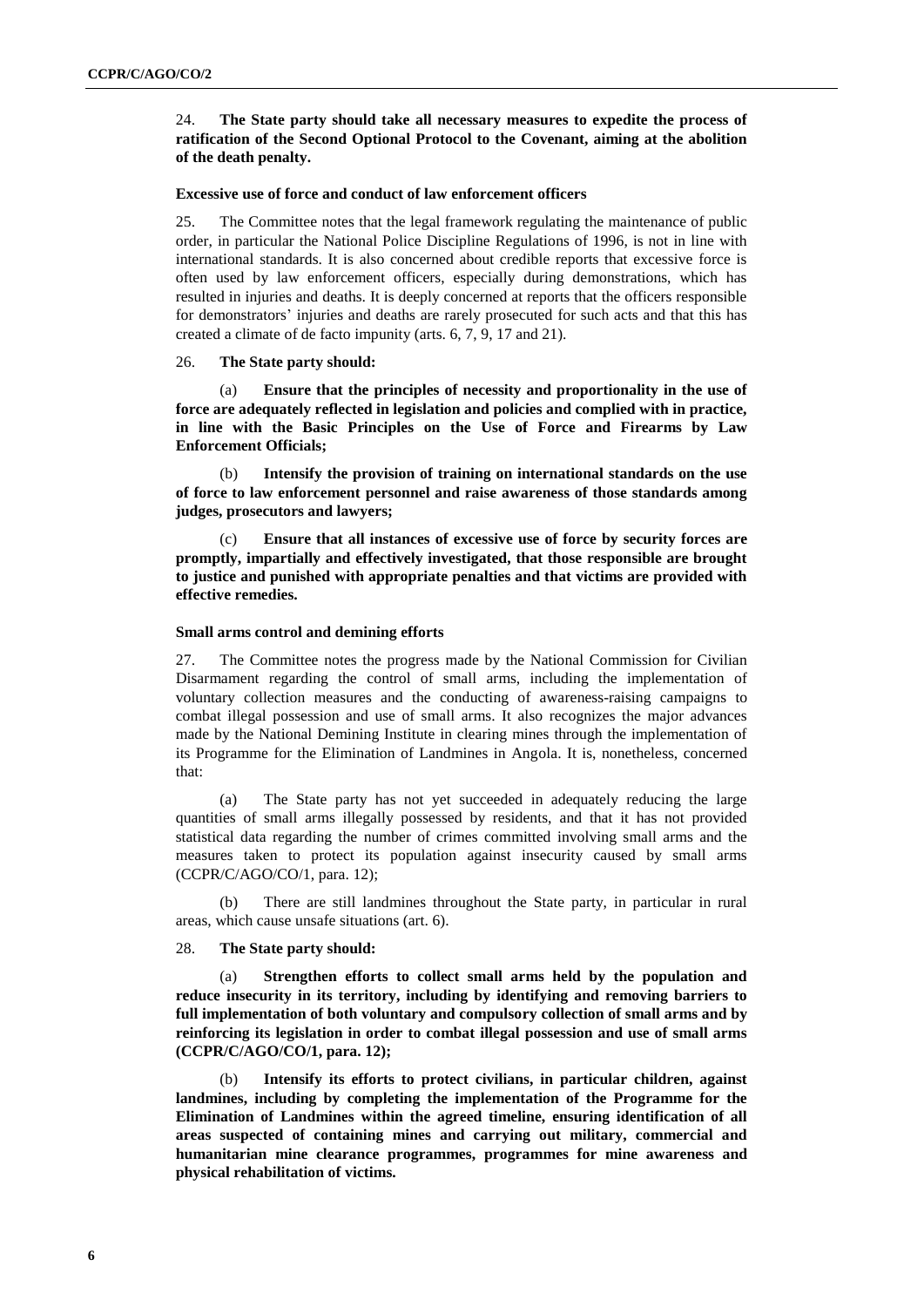#### **Torture and other cruel, inhuman or degrading treatment or punishment**

29. The Committee notes the introduction of specific provisions criminalizing torture in the revised Penal Code. However, it regrets the lack of information on the full compliance of these provisions with article 7 of the Covenant. It is also concerned about:

(a) The lenient sanctions provided for in the Penal Code for the crime of torture;

(b) Reports of torture and ill-treatment by the police or security forces during arrests, in police stations during interrogation, as well as in other detention facilities;

The lack of detailed information on the number of investigations carried out into, and subsequent convictions handed down for, acts of torture;

(d) The lack of an independent mechanism to investigate acts of torture and other cruel, inhuman or degrading treatment or punishment (arts. 7 and 9).

#### 30. **The State party should:**

Review its legislative framework to ensure that the act of torture defined **in the Penal Code is in full compliance with article 7 of the Covenant and that penalties are commensurate with the seriousness of the crime;** 

(b) **Ensure that all suspected cases of torture or ill-treatment are thoroughly investigated, that the alleged perpetrators are prosecuted and, if found guilty, sentenced to appropriate penalties and that the victims receive reparations;** 

(c) **Establish a national mechanism for the prevention of torture and an independent mechanism to investigate all allegations of torture and other cruel, inhuman or degrading treatment or punishment;**

(d) **Ratify the Convention against Torture and Other Cruel, Inhuman or Degrading Treatment or Punishment, and its Optional Protocol.**

#### **Prison conditions**

31. The Committee notes the measures taken to reduce overcrowding and improve conditions of detention, including construction projects for new facilities and the adoption of Act No. 25/15 on protective measures in criminal proceedings. However, it is concerned about reports that prisons remain overcrowded, in part because of the large number of detainees awaiting trial, and that the conditions of detention are extremely harsh, particularly with regard to access to food, sanitation and health care. The Committee is also concerned at reports that in some prisons adults are not separated from juveniles or accused persons from convicted ones (arts. 7, 9 and 10).

32. **The State party should:**

(a) **Effectively implement measures to reduce overcrowding, in particular through the promotion of alternatives to detention such as bail and house arrest, as provided by Act No. 25/15 on protective measures in criminal proceedings;** 

(b) **Ensure that pretrial detention is used solely as an exceptional measure, in accordance with article 9 of the Covenant;** 

(c) **Safeguard the right of all persons deprived of their liberty to be treated with humanity and dignity and ensure that detention conditions in all facilities for persons deprived of liberty meet the Standard Minimum Rules for the Treatment of Prisoners (the Nelson Mandela Rules), including those concerning access to health care, sanitation and food;**

(d) **Take the necessary steps to segregate prisoners according to age, sex and grounds for detention.**

#### **Trafficking in persons**

33. The Committee welcomes the measures taken by the State party to combat human trafficking. It remains concerned, however, at: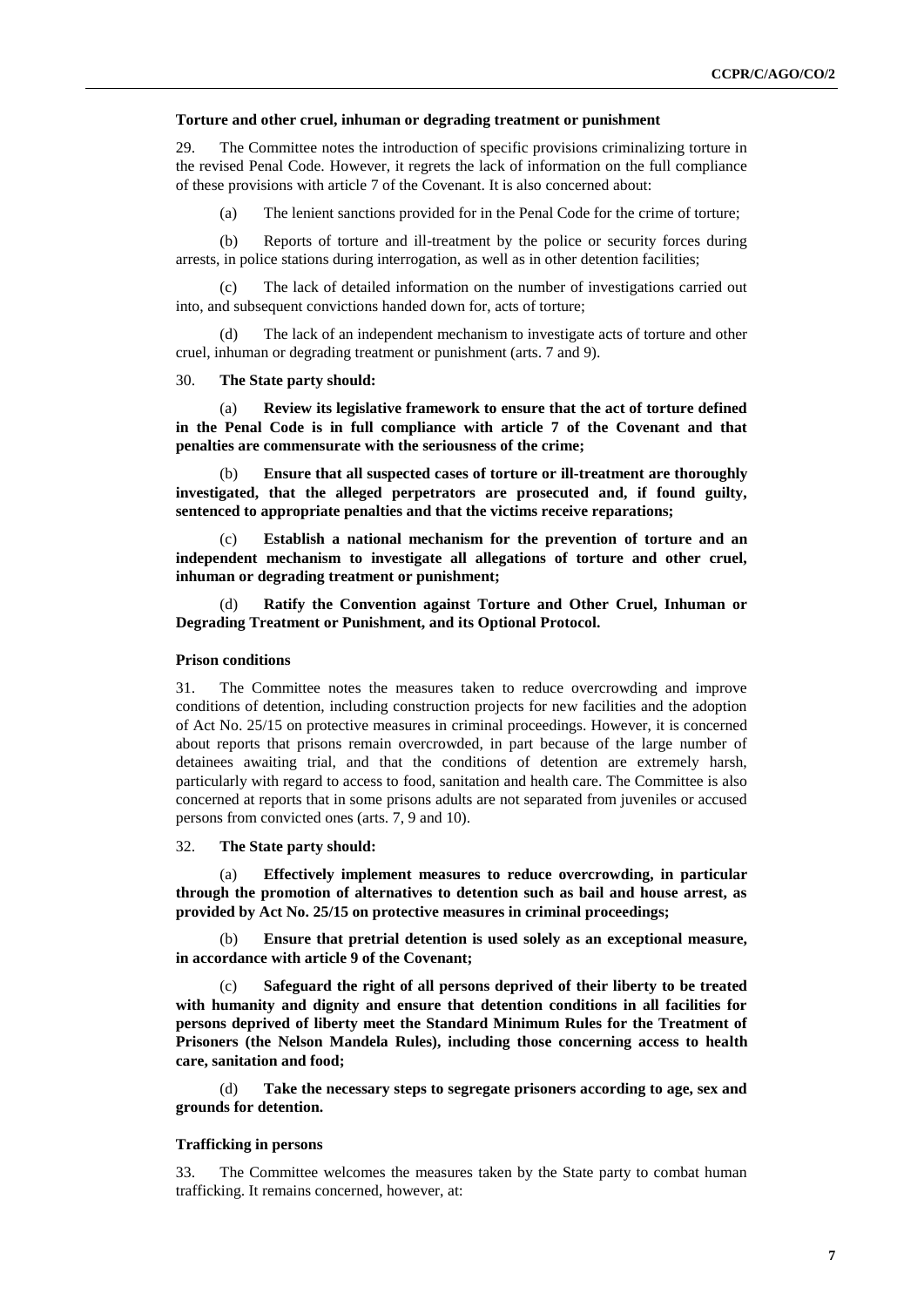(a) The protracted delay in the adoption of a plan of action to combat trafficking in persons;

(b) The low number of prosecutions and convictions of perpetrators of human trafficking, as well as at reports of complicity of law enforcement officials in trafficking;

(c) The lack of standardized early identification mechanisms and a referral system for victims of trafficking;

(d) Insufficient human, technical and financial resources allocated for the protection of victims of trafficking, including shelters and legal, medical and psychological services;

(e) Insufficient efforts to tackle forced labour, including child labour, in particular in the mining sector (arts. 7, 8 and 24).

34. **The State party should:** 

(a) **Expedite the adoption of the national plan of action to combat trafficking in persons and allocate adequate resources for its implementation;**

(b) **Enforce anti-trafficking legislation by conducting gender- and agesensitive investigations, ensuring prosecution and punishment with appropriate penalties of perpetrators, including public officials who are complicit in trafficking;**

(c) **Train law enforcement officials on standards for the early identification and referral of trafficking victims to appropriate services for their assistance and rehabilitation;**

(d) **Allocate adequate resources for the creation of easily accessible shelters in all provinces of the State party and for the provision of adequate legal, medical and psychosocial assistance in these shelters;**

(e) **Take all necessary measures to eliminate forced labour and all forms of child labour, in particular in the mining sector, including by increasing the capacity of labour inspectors and allocating appropriate resources to labour inspection.**

#### **Arbitrary detention**

35. The Committee is concerned at the lack of information provided by the State party regarding:

(a) Alleged cases of arbitrary arrests and detentions, incommunicado detention and detention in military custody by the police or security forces in the State party, in particular of sympathizers with the Front for the Liberation of the Cabinda Enclave in the Cabinda enclave, as well as human rights activists who have allegedly committed crimes against the security of the State;

(b) Reports that persons have been detained for long periods in the absence of legal guarantees, such as in particular, appearance before a judge, access to a lawyer and a medical doctor and the right to inform their family, and that not all convicted prisoners have been released at the end of their sentence (arts. 9, 10 and 14).

36. **The Committee reiterates its previous recommendation (CCPR/C/AGO/CO/1, para. 18) and encourages the State party to:**

(a) **Take appropriate measures to ensure that no one under its jurisdiction is subject to arbitrary arrest or detention and incommunicado detention, in line with the relevant provisions of the Covenant;** 

(b) **Investigate the cases of arbitrary detention, in particular those regarding sympathizers with the Front for the Liberation of the Cabinda Enclave and human rights activists;**

(c) **Ensure that detained persons enjoy all legal guarantees, in compliance with articles 9 and 14 of the Covenant.**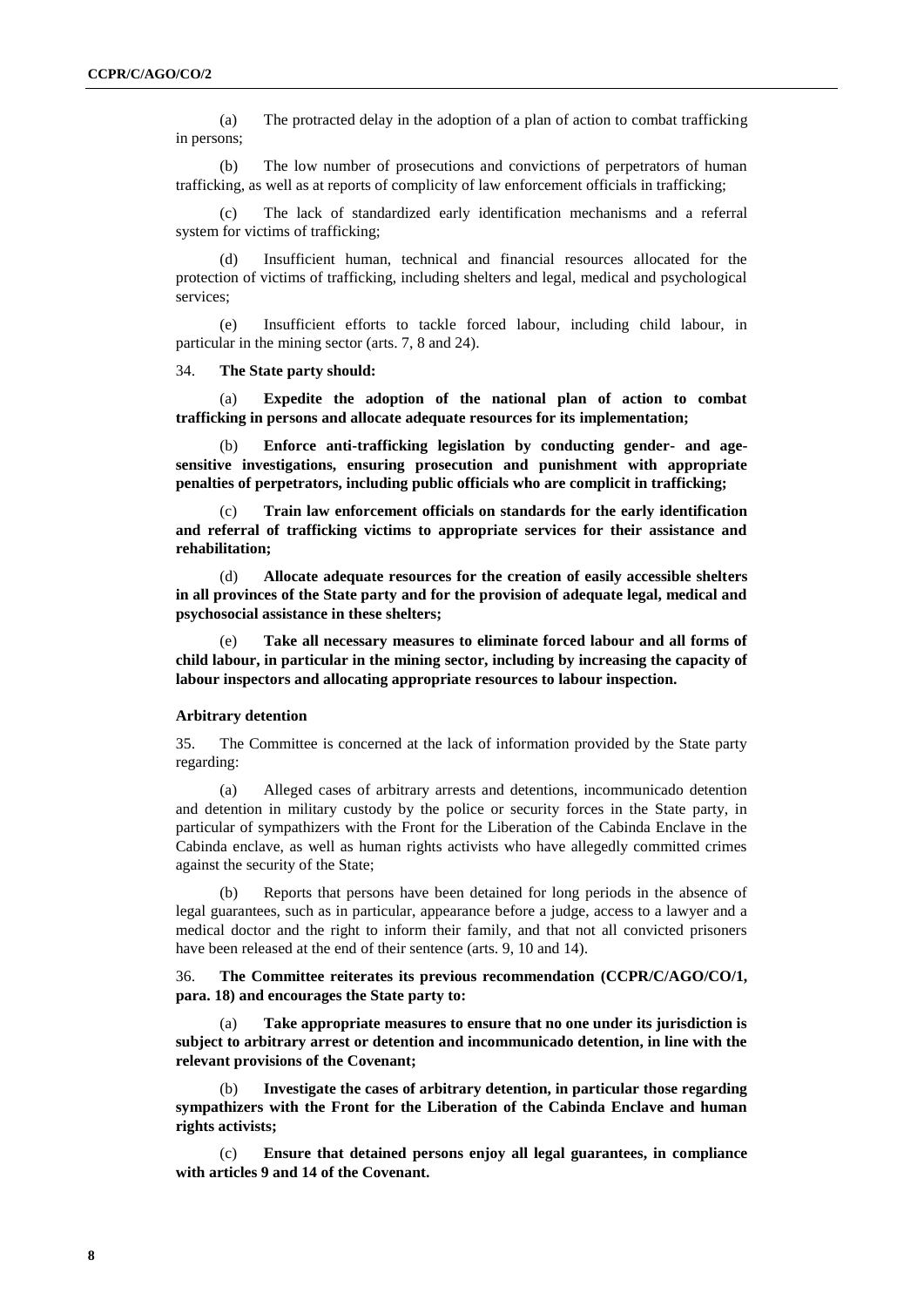#### **Independence of the judiciary and administration of justice**

37. The Committee welcomes efforts to decentralize courts through the adoption, in 2015, of Act No. 2/15 establishing the principles and rules for the organization and operations of ordinary courts. However, it remains concerned about reports claiming persistent shortcomings in the administration of justice, particularly the lack of independence of the judiciary and the insufficient number of trained judges, prosecutors and lawyers, which may prevent many citizens from accessing justice (art. 14).

38. **The State party should pursue its efforts to reform the justice system and ensure that all court proceedings are conducted in full observance of the due process guarantees set forth in article 14 of the Covenant. In particular, it should:**

(a) **Strengthen the independence of the judiciary and the prosecution service;**

(b) **Intensify its efforts to eliminate corruption in the judiciary, including by prosecuting and punishing perpetrators, including judges and prosecutors, who may be complicit therein;**

(c) **Continue efforts to increase the number of trained judges, prosecutors and lawyers through education and training, as well as their deployment in rural areas;**

(d) **Accelerate implementation of the judicial reform with a view to ensuring that the newly established tribunals and courts (municipal and provincial) are fully staffed and operational in order to ensure that justice is accessible to all, in particular to disadvantaged persons and those living in rural areas;**

(e) **Ensure that free legal aid is accessible in all cases in which it is required in the interest of justice.**

#### **Asylum seekers and refugees**

39. The Committee welcomes the State party's policy to accommodate large numbers of migrants and asylum seekers within its territory and its efforts to register children born to refugees from the Democratic Republic of the Congo. However, it regrets the lack of implementation mechanisms for the law on the right to asylum and refugee status adopted in 2015, including the lack of asylum procedures. It is also concerned about:

Reports of mass expulsions of migrants and asylum seekers, including those in need of international protection, without carrying out the necessary individual assessments;

(b) The large number of asylum seekers and refugees who are undocumented as a result of the suspension of registration procedures, which leaves many of them subject to automatic detention for alleged illegal stay in the State party;

(c) The limited access to basic social services for asylum seekers staying in reception centres and the fact that they are obliged to stay in immigration centres, which are in poor condition, throughout the status determination process;

(d) Practical obstacles to birth registration for children born to foreigners, including those born to refugees and asylum seekers, which may result in such children being left stateless;

(e) Continuing reports of torture, ill-treatment, detention, harassment and human rights abuses by security forces against registered and unregistered refugees, particularly those of Congolese nationality (arts. 2, 6, 7, 10 and 13).

#### 40. **The State party should:**

(a) **Ensure the implementation of the law on the right to asylum and refugee status and put in place fair and effective asylum procedures, offering effective protection against refoulement;**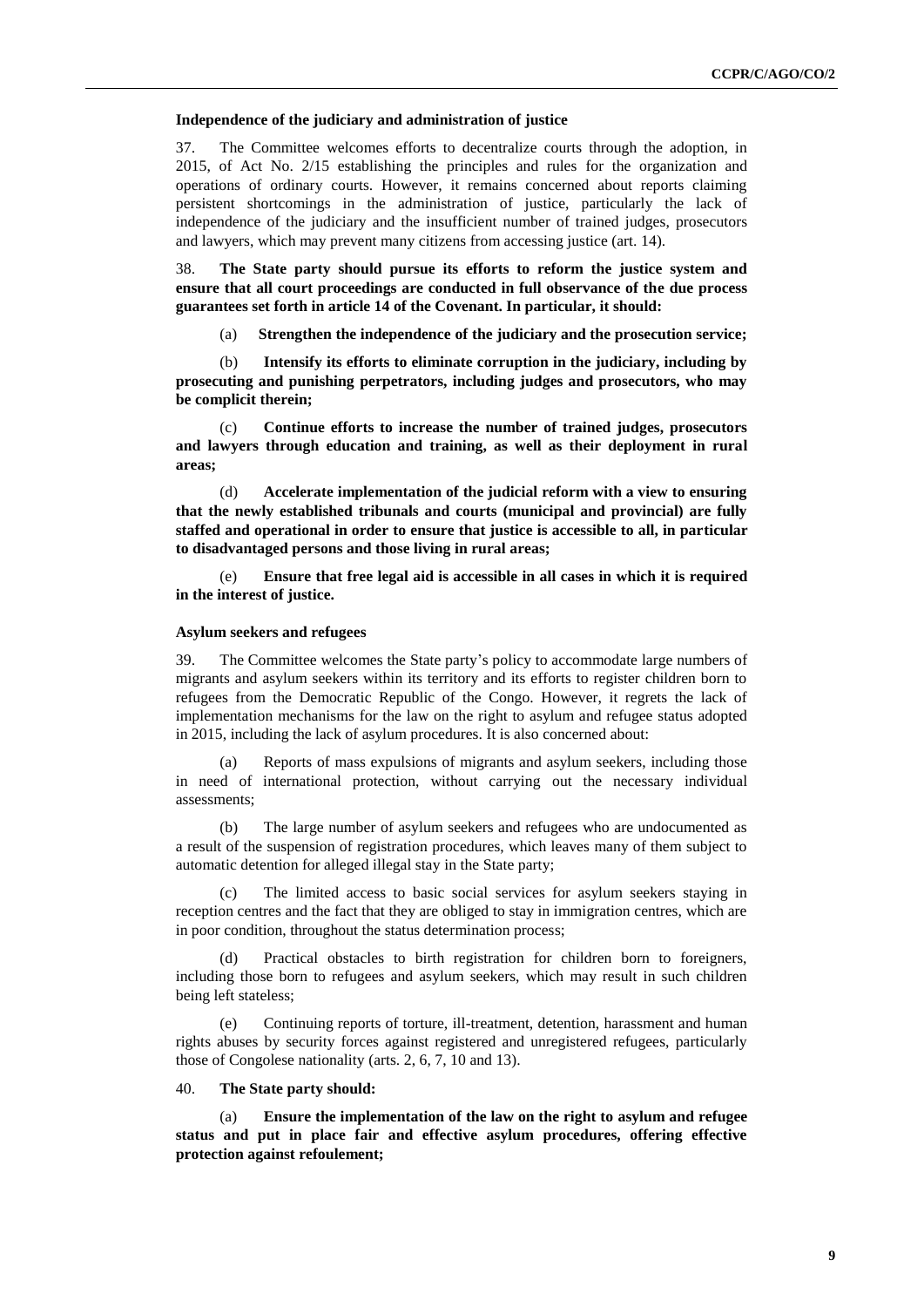(b) **Issue and renew identification documents for asylum seekers and refugees in a timely manner, in order to facilitate their access to basic social services and prevent their arbitrary detention;**

(c) **Ensure that detention of asylum seekers and refugees is used only as a last resort and that those detained in reception centres are provided with legal safeguards and have access to legal counsel as well as interpretation services;**

(d) **Establish alternatives to the detention of children and families with children;**

(e) **Improve the material conditions of reception centres and ensure that asylum seekers staying in these centres enjoy an adequate standard of living and access to basic social services;**

(f) **Introduce the necessary legislative and policy amendments to remove the requirement that asylum seekers reside in closed reception centres;**

Step up efforts to remove practical obstacles to comprehensive birth **registration of all children born to foreigners in Angola, including those born to refugees and asylum seekers;**

(h) **Ensure that law enforcement officials act in accordance with articles 6 and 7 of the Covenant when forcibly removing foreigners, including by monitoring their activities and investigating, prosecuting and punishing the perpetrators of human rights abuses with appropriate penalties.**

#### **Freedom of expression and protection of journalists and human rights defenders**

41. The Committee is concerned at reports that the Angolan media is largely controlled by the Government and the Movimento Popular de Libertação de Angola. It is also concerned at reports that the social communication legislative package (*pacote legislativo da comunicação social*) was approved with minimal debate, despite opposition from the journalists' union and others, and that it actually limits freedom of expression by, inter alia, giving the Ministry of Social Communication the authority to oversee how media organizations arrive at editorial decisions, and to fine or suspend the activities of violators of the law (arts. 9, 7 and 19). The Committee is particularly concerned about article 82 of the Press Law, which criminalizes publication of a text or image that is offensive to individuals, and the existence of defamation provisions in the new Penal Code, which may be used to silence dissent and penalize statements made by members of the media.

42. **In the light of the Committee's general comment No. 34 (2011) on the freedoms of opinion and expression, the State party should:** 

(a) **Ensure that all provisions of its legislation are brought into conformity with article 19 of the Covenant and, in the meantime, ensure that no one is imprisoned for defamation;** 

(b) **Review all restrictions imposed on press and media activities so as to ensure that they are strictly in accordance with the provisions of article 19 (3) of the Covenant;**

**(c) Protect journalists and the media against any form of undue interference, harassment and attack, promptly investigate all such attacks and bring those responsible to justice.**

#### **Freedom of association**

43. The Committee notes the recent Constitutional Court decision of July 2017 declaring Presidential decree No. 74/15 on the regulation of non-governmental organizations to be unconstitutional and welcomes the forum with non-governmental organizations, held in November 2017. However, it is concerned at reports of delays in registration of non-governmental organizations and about pressures brought to bear against those that raise sensitive political issues. It is also concerned about the absence of opportunities for direct interaction with representatives of local civil society organizations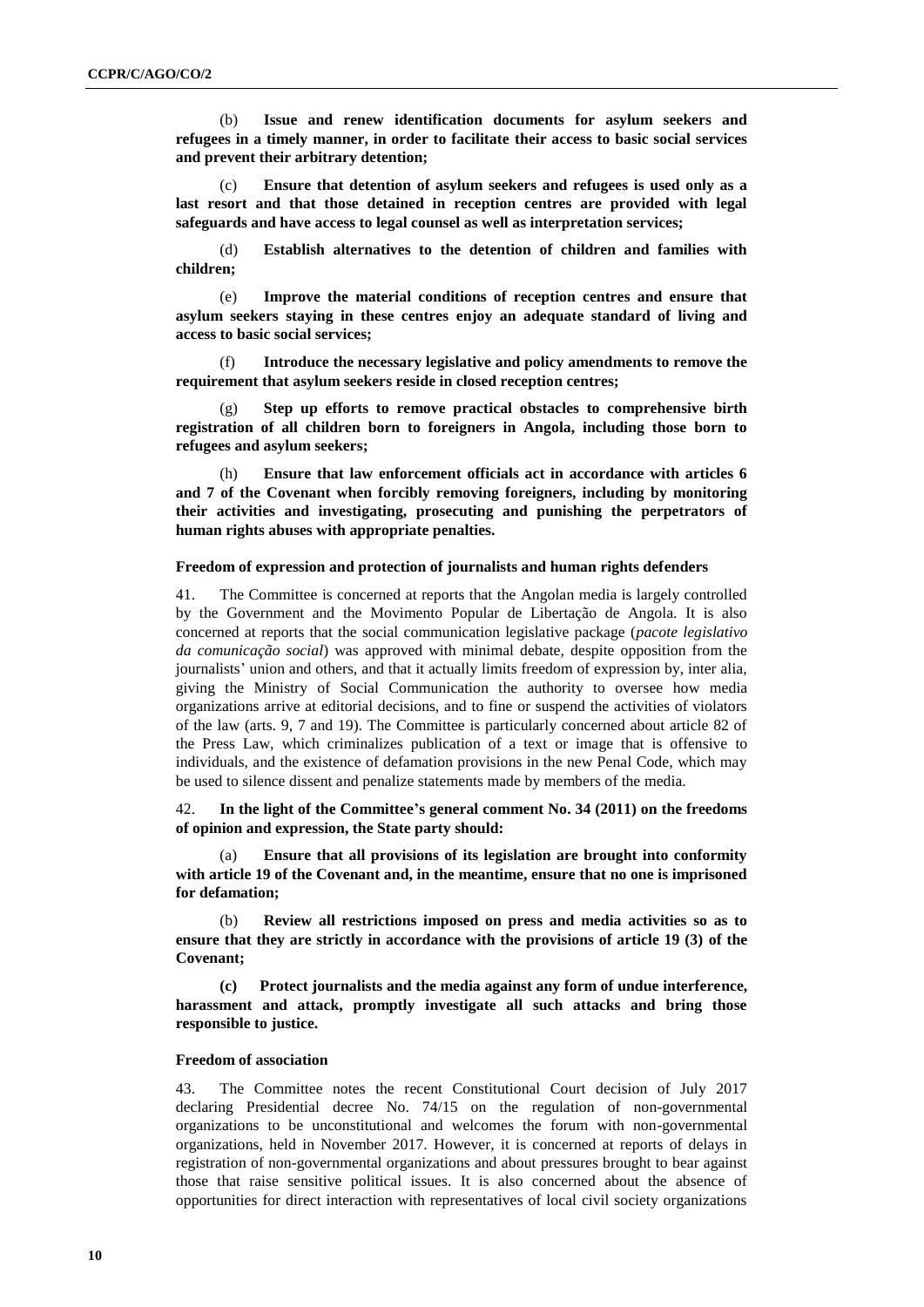in the preparation of the interactive dialogue, and the fact that the State party does not avail itself fully of the contribution of non-governmental organizations to the advancement of civil and political rights (arts. 9, 19, 21 and 22).

44. **The State party should:** 

Adopt and implement, without delay, effective measures to protect civil **society organizations, in particular those defending human rights, and enable them to register and operate freely and without fear of harassment, violence or intimidation, or the threat thereof, and ensure that perpetrators of such acts are brought to justice;**

(b) **Collaborate with civil society organizations on the design, implementation and monitoring of policies, programmes and measures aimed at the advancement of civil and political rights, as well as on the process of reporting to the Committee.**

#### **Freedom of assembly**

45. The Committee is concerned about the alleged use of excessive force, including the use of dogs, intimidation and arbitrary detention, against peaceful protesters. It is further concerned at the insufficient information provided by the State party regarding any investigations, prosecutions and convictions in relation to such violations.

46. **The State party should:**

(a) **Ensure that all restrictions on peaceful demonstrations that are not strictly necessary and proportional within the meaning of article 21 of the Covenant are lifted;** 

(b) **Investigate all allegations of the use of excessive force, intimidation and arbitrary detention against peaceful protesters, and ensure that perpetrators are duly prosecuted and convicted, and that victims are adequately compensated.**

#### **Rights of the child**

47. While noting the measures taken to increase birth registration, including by waiving fees for Angolan citizens for first-time applications for civil registration, the Committee remains concerned that the rate of birth registration remains very low in the State party, particularly in rural areas. The Committee is also concerned that all forms of corporal punishment are not yet prohibited in all settings. It further reiterates its concern about the practice of accusing children of witchcraft and the ill-treatment to which they are subjected as a result thereof (CCPR/C/AGO/CO/1, para. 24) (arts. 2, 7, 16 and 24).

48. **The State party should step up its efforts to achieve universal birth registration with a view to guaranteeing children's enjoyment of the Covenant rights and avoiding the risk of them becoming stateless. In particular, it should ensure access to free registration throughout the country and strengthen such access in rural areas, including by increasing the use of mobile registration units. The State party should take practical steps, including through legislative measures, to put an end to all forms of corporal punishment in all settings. The State party should also intensify its efforts to protect children accused of witchcraft from ill-treatment and abuse, including by strengthening its awareness-raising initiatives among the population, in particular in rural areas, on the negative effects of such practice.**

#### **Rights of minorities**

49. The Committee is concerned about reported discrimination in access to food, water, health and education experienced by ethnic and indigenous minority communities. While noting recent initiatives to recognize ownership and use of lands by some minority communities, the Committee is nevertheless concerned that members of the San people continue to encounter impediments in maintaining access to their lands and that pastoralists in the south-west have faced exclusion from grazing lands and expropriation of land. The Committee is further concerned about the negative impact of development activities on access to land and enjoyment of traditional ways of life by certain ethnic and indigenous